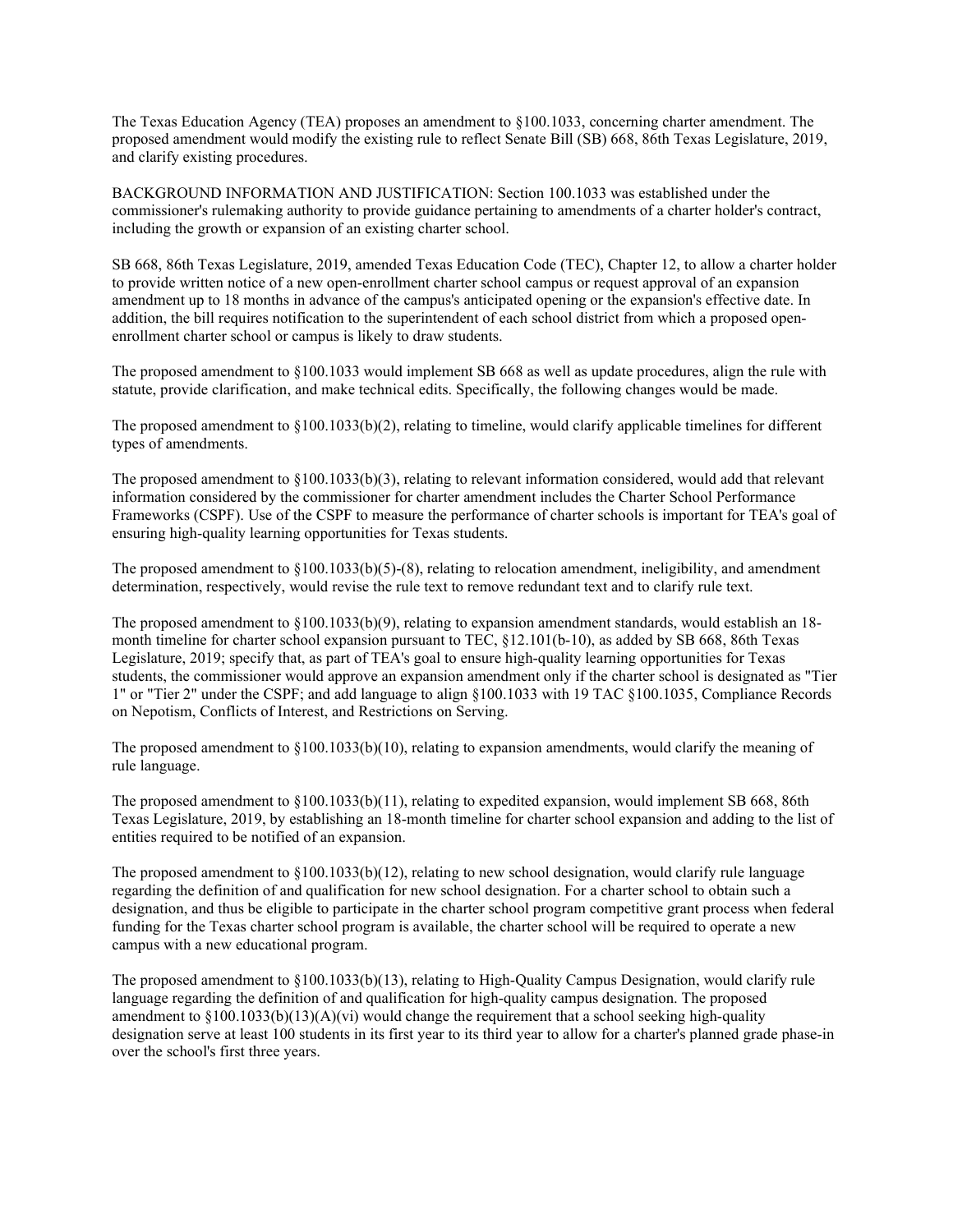FISCAL IMPACT: Joe Siedlecki, associate commissioner for charters and innovations, has determined that for the first five-year period the proposal is in effect there are no additional costs to state or local government, including open-enrollment charter schools, required to comply with the proposal.

LOCAL EMPLOYMENT IMPACT: The proposal has no effect on local economy; therefore, no local employment impact statement is required under Texas Government Code, §2001.022.

SMALL BUSINESS, MICROBUSINESS, AND RURAL COMMUNITY IMPACT: The proposal has no direct adverse economic impact for small businesses, microbusinesses, or rural communities; therefore, no regulatory flexibility analysis, specified in Texas Government Code, §2006.002, is required.

COST INCREASE TO REGULATED PERSONS: The proposal does not impose a cost on regulated persons, another state agency, a special district, or a local government and, therefore, is not subject to Texas Government Code, §2001.0045.

TAKINGS IMPACT ASSESSMENT: The proposal does not impose a burden on private real property and, therefore, does not constitute a taking under Texas Government Code, §2007.043.

GOVERNMENT GROWTH IMPACT: TEA staff prepared a Government Growth Impact Statement assessment for this proposed rulemaking. During the first five years the proposed rulemaking would be in effect, it would expand, limit, and repeal an existing regulation by revising and adding provisions to clarify rule language and align the rule with other rules in the TAC, make the rule consistent with new legislation passed by the 86th Texas Legislature, 2019, and remove redundant text. The proposed rulemaking would also increase the number of individuals subject to its applicability by requiring expansion amendment notice to district superintendents pursuant to new legislation passed by the 86th Texas Legislature, 2019.

The proposed rulemaking would not create or eliminate a government program; would not require the creation of new employee positions or elimination of existing employee positions; would not require an increase or decrease in future legislative appropriations to the agency; would not require any increase or decrease in fees paid to the agency; would not create a new regulation; and would not positively or adversely affect the state's economy.

PUBLIC BENEFIT AND COST TO PERSONS: Mr. Siedlecki has determined that for each year of the first five years the proposal is in effect, the public benefit anticipated as a result of enforcing the proposal would be ensuring that rule language is based on current law and updated to clarify the rule's applicability. There is no anticipated economic cost to persons who are required to comply with the proposal.

DATA AND REPORTING IMPACT: The proposal would have no data and reporting impact.

PRINCIPAL AND CLASSROOM TEACHER PAPERWORK REQUIREMENTS: The TEA has determined that the proposal would not require a written report or other paperwork to be completed by a principal or classroom teacher.

PUBLIC COMMENTS: The public comment period on the proposal begins November 29, 2019, and ends December 30, 2019. A request for a public hearing on the proposal submitted under the Administrative Procedure Act must be received by the commissioner of education not more than 14 calendar days after notice of the proposal has been published in the *Texas Register* on November 29, 2019. A form for submitting public comments is available on the TEA website at

https://tea.texas.gov/About\_TEA/Laws\_and\_Rules/Commissioner\_Rules\_(TAC)/Proposed\_Commissioner\_of\_Educ ation\_Rules/. Comments on the proposal may also be submitted to Cristina De La Fuente-Valadez, Rulemaking, Texas Education Agency, 1701 North Congress Avenue, Austin, Texas 78701.

STATUTORY AUTHORITY. The amendment is proposed under Texas Education Code (TEC), §12.101, which authorizes the commissioner of education to grant and oversee charters for open-enrollment charter schools; TEC, §12.1101, which directs the commissioner of education to adopt a procedure for providing notice of an application for charter or the establishment of a campus; TEC, §12.114, which describes the circumstances under which a revision of a charter of an open-enrollment charter school may be made; TEC, §12.1181, which requires the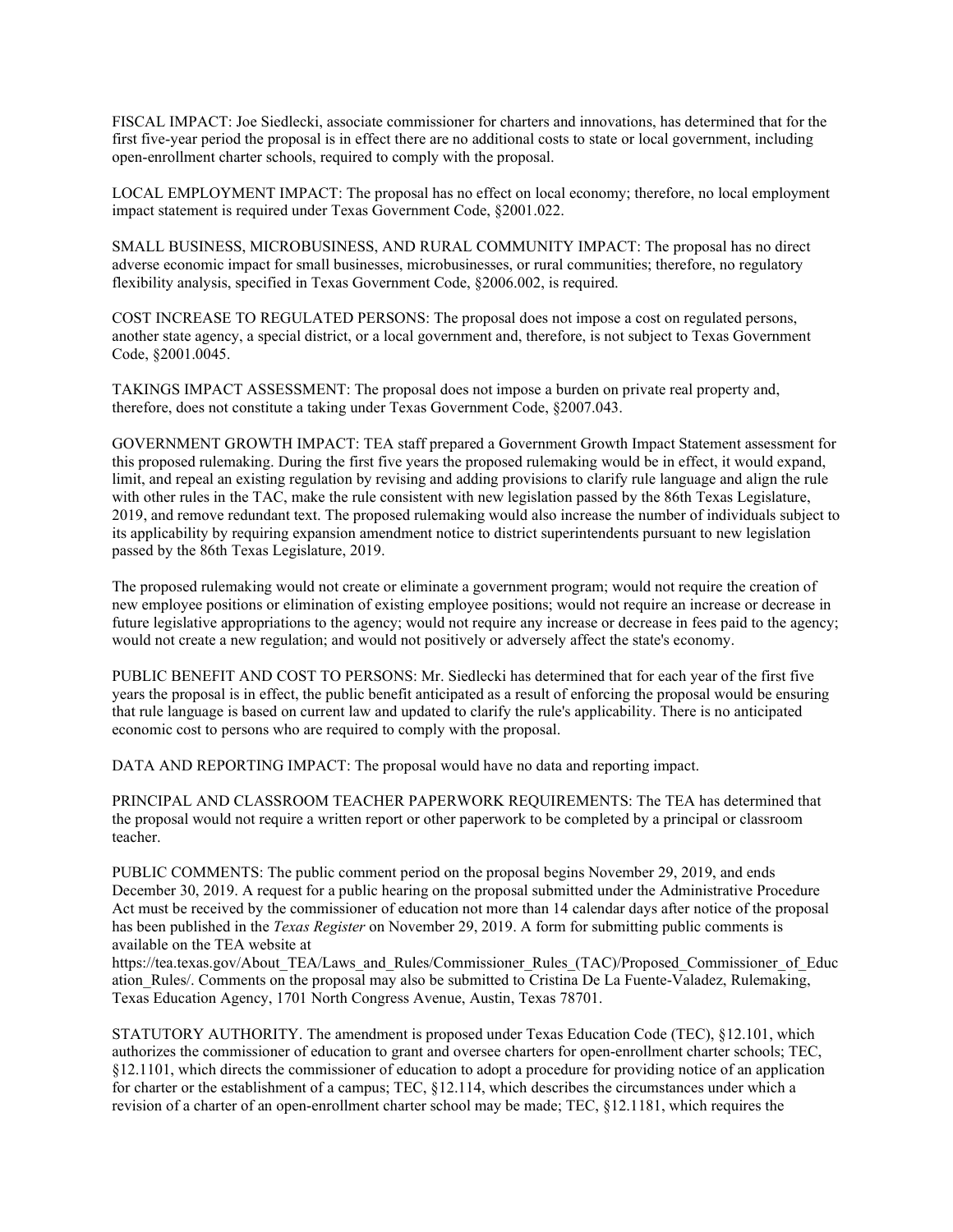commissioner to develop a set of performance frameworks by which open-enrollment charter schools' performance is to be measured; and TEC, §29.259, which includes a description of performance frameworks by which adult high school diploma and industry certification charter schools' performance is to be measured.

CROSS REFERENCE TO STATUTE. The amendment implements Texas Education Code, §§12.101, 12.1101, 12.114, 12.1181, and 29.259.

<rule>

## **§100.1033. Charter Amendment.**

- (a) Amendments in writing. Subject to the requirements of this section, the terms of an open-enrollment charter may be revised with the consent of the charter holder by written amendment approved by the commissioner of education in writing.
- (b) Types of amendments. An amendment includes any change to the terms of an open-enrollment charter, including the following: maximum enrollment, grade levels, geographic boundaries, approved campus(es), approved sites, relocation of campus, charter holder name, charter school (district) name, charter campus name, charter holder governance, articles of incorporation, corporate bylaws, management company, admission policy, or the educational program of the school. An amendment must be approved by the commissioner under this subsection. Expanding prior to receiving the commissioner's approval will have financial consequences as outlined in  $\S 100.1041(d)(1)$  of this title (relating to State Funding).
	- (1) Charter amendment request. Prior to implementation, the charter holder shall file a request, in the form prescribed, with the Texas Education Agency (TEA) division responsible for charter schools. As applicable, the request shall set forth the text and page references, or a photocopy, of the current open-enrollment charter language to be changed, and the text proposed as the new openenrollment charter language. The request must be attached to a written resolution adopted by the governing body of the charter holder and signed by a majority of the members indicating approval of the requested amendment.
	- (2) Timeline. All non-expansion [charter amendment requests, with the exception of expansion] amendments  $\lceil \cdot \rceil$  may be filed with the commissioner at any time. All other amendments must be filed within the timeframe specified on the relevant amendment form.
	- (3) Relevant information considered. As directed by the commissioner, a charter holder requesting an [a substantive] amendment shall submit current information required by the prescribed amendment form, as well as any other information requested by the commissioner. In considering the amendment request, the commissioner may consider any relevant information concerning the charter holder, including its performance on the Charter School Performance Frameworks (CSPF) adopted by rule in §100.1010 of this title (relating to Performance Frameworks); student and other performance; compliance, staff, financial, and organizational data; and other information.
	- (4) Best interest of students. The commissioner may approve an amendment only if the charter holder meets all applicable requirements, and only if the commissioner determines that the amendment is in the best interest of the students enrolled in the charter school. The commissioner may consider the performance of all charters operated by the same charter holder in the decision to finally grant or deny an amendment.
	- (5) Conditional approval. The commissioner may grant the amendment without condition, or may require compliance with such conditions and/or requirements as may be in the best interest of the students enrolled in the charter school. [An amendment receiving conditional approval shall not be effective until a written resolution accepting all conditions and/or requirements, adopted by the governing body of the charter holder and signed by the members voting in favor, is filed with the TEA division responsible for charter schools.]
	- $(6)$  Relocation amendment. An amendment to relocate an existing campus or site [with the same administration and staff while still serving the same students and grade levels] is not an expansion amendment subject to paragraphs (9)(A) and (10)(D) of this subsection. An amendment to relocate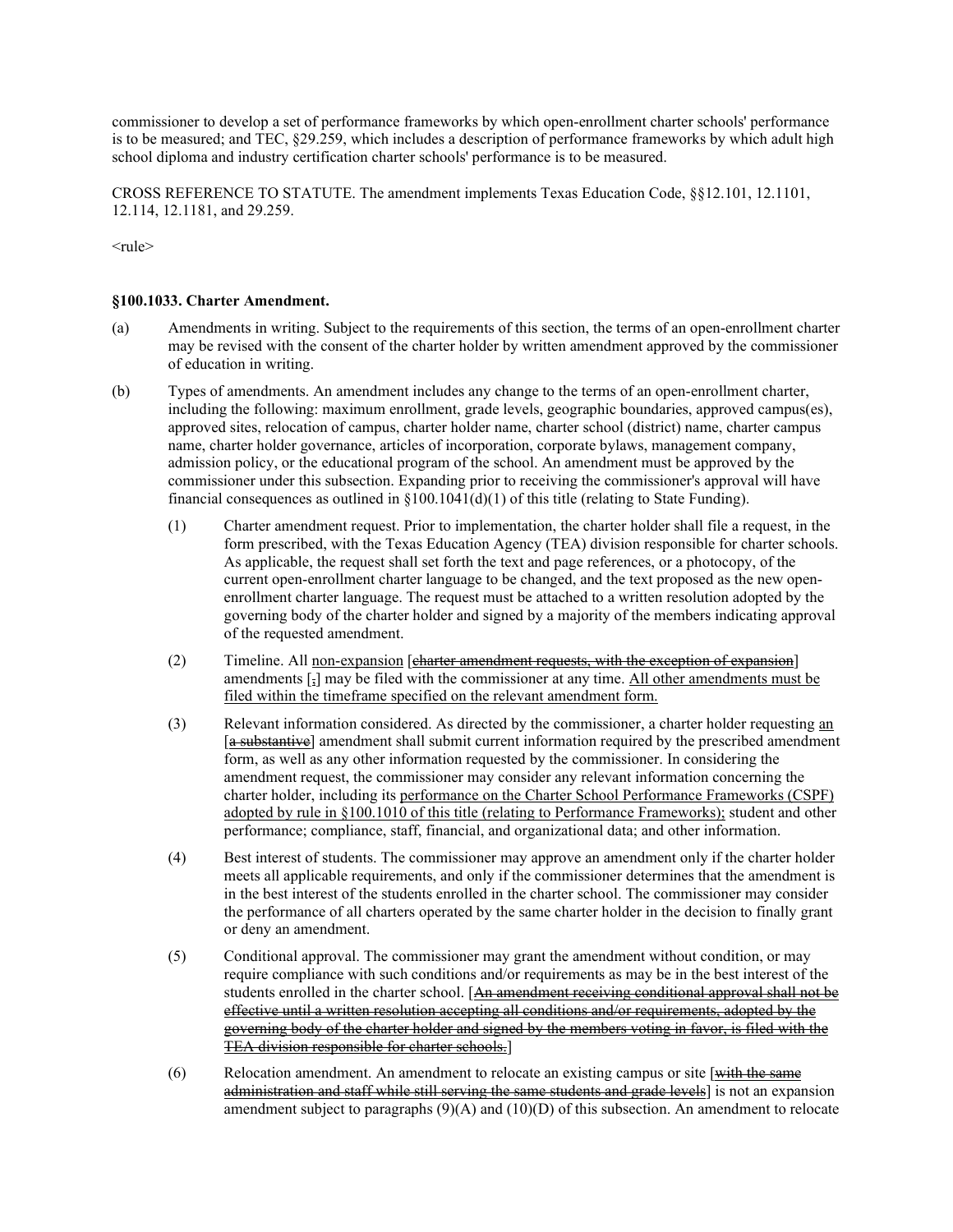solely permits a charter holder to relocate an existing campus or site to an alternate address while serving the same students and grade levels without a significant disruption to the delivery of the educational services. The alternate address of [in] the relocation [request] shall not be in excess of 25 miles from the existing campus address.

- (7) Ineligibility. The commissioner will not consider any amendment that is submitted by a charter holder that has been notified by the commissioner of the commissioner's intent to allow the expiration of the charter or intent to revoke [or nonrenew] the charter. This [Nothing in this] subsection does not limit [limits] the commissioner's authority to accept the surrender of a charter.
- (8) Amendment determination. The commissioner's decision on an amendment request shall be final and may not be appealed. The same amendment request may not be submitted prior to the first anniversary of the submission of the original [submitted] amendment request.
- (9) Expansion amendment standards. An expansion amendment is an amendment that permits a charter school to increase its maximum allowable enrollment, extend the grade levels it serves, change its geographic boundaries, or add a campus or site.
	- (A) In addition to the requirements of this subsection, the commissioner may approve an expansion amendment only if:
		- (i) the expansion will be effective no earlier than the start of the fourth full school year at the affected charter school. This restriction does not apply if the affected charter school has a rating of "academically acceptable" as defined by §100.1001(26) of this title (relating to Definitions) as its most recent rating and is operated by a charter holder that operates multiple charter campuses and all of that charter holder's most recent campus ratings are "academically acceptable" as defined by §100.1001(26) of this title;
			- (ii) the amendment request under paragraph (1) of this subsection is received no earlier than the first day of **January** [February] and no later than the first day of March, not to exceed 18 months [April] preceding the effective date of [sehool year in which] the expansion [will be effective. An additional year to implement the expansion may be granted if the expansion amendment requestor demonstrates a need for the additional year] ;
		- (iii) the most recent district rating for the charter school is "academically acceptable" and the most recent campus rating for at least 90% of the campuses operated under the charter school is "academically acceptable" as defined by §100.1001(26) of this title;
		- (iv) the most recent district financial accountability rating for the charter school in the Financial Integrity Rating System of Texas (FIRST) for Charter Schools is "satisfactory" as defined by §100.1001(27) of this title;
		- (v) the charter school has an accreditation status of Accredited;
		- (vi) the most recent district designation for the charter school under the CSPF is "Tier 1" or "Tier 2" as defined by  $$100.1010$  of this title;
		- $(vii)$  [ $(vii)$ ] before voting to request an expansion amendment, the charter holder governing board has considered a business plan, has determined by majority vote of the board that the growth proposed is financially prudent relative to the financial and operational strength of the charter school, and includes such a statement in the board resolution. Upon request by the TEA, the business plan must be filed within ten business days. The business plan must be comprised of the following components:
			- (I) a statement discussing the need for the expansion;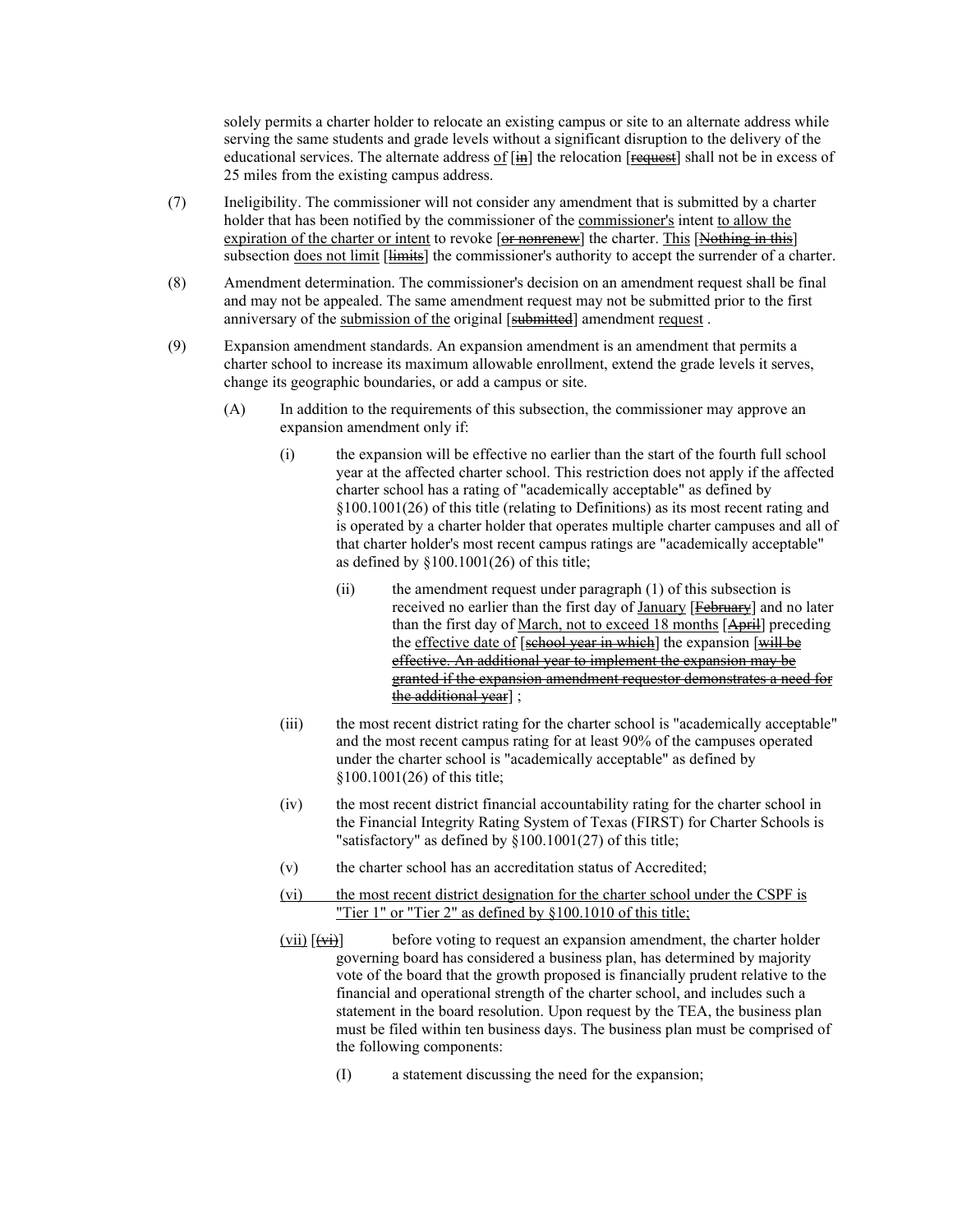- (II) a statement discussing the current and projected financial condition of the charter holder and charter school;
- (III) an unaudited statement of financial position for the current fiscal year;
- (IV) an unaudited statement of financial activities for the current fiscal year;
- (V) an unaudited statement of cash flows for the current fiscal year;
- (VI) a pro forma budget that includes the costs of operating the charter school, including the implementation of the expansion amendment;
- (VII) a statement or schedule that identifies the assumptions used to calculate the charter school's estimated Foundation School Program revenues;
- (VIII) a statement discussing the use of debt instruments to finance part or all of the charter school's incremental costs;
- (IX) a statement discussing the incremental cost of acquiring additional facilities, furniture, and equipment to accommodate the anticipated increase in student enrollment;
- (X) a statement discussing the incremental cost of additional on-site personnel and identifying the additional number of full-time equivalents that will be employed; and
- (XI) the required statement that the growth proposed is financially prudent relative to the financial and operational strength of the charter school;
- $(viii)$  [ $(viii)$ ] the charter holder submits a signed statement attesting that within the last three years there have been no instances of nepotism, conflicts of interest, or revelations in criminal history checks that deemed any board member or employee ineligible to serve or submits, for the last three years [most recent year] of operation, copies of documents required by [the compliance information relating to] §100.1035 of this title (relating to Compliance Records on Nepotism, Conflicts of Interest, and Restrictions on Serving), including [to include] documents such as affidavits identifying a board member's substantial interest in a business entity or in real property, documentation of a board member's abstention from voting in the case of potential conflicts of interest, [and] affidavits or other documents identifying other family members within the third degree of affinity or consanguinity who serve as board members and/or employees , and affidavits or other documentation that board members or employees whose criminal history checks deemed them ineligible to serve were removed from service ;
- $(ix)$  [ $(xiiii)$ ] the commissioner determines that the amendment is in the best interest of the students of Texas; and
- $(x)$   $(\frac{f(x)}{g(x)})$  the charter holder meets all other requirements applicable to expansion amendment requests and other amendments.
- (B) Notice of the approval or disapproval of expansion amendments will be made by the commissioner within 60 days of the date the charter holder submits a completed expansion amendment request. The commissioner may provide notice electronically. The commissioner shall specify the earliest effective date for implementation of the expansion. In addition, the commissioner may require compliance with such conditions and/or requirements that may be in the best interest of the students of Texas.
- (10) Expansion amendments.
	- (A) Maximum enrollment. In addition to the requirements of paragraph (9)(A) of this subsection, the commissioner may approve an expansion amendment request seeking to increase maximum allowable enrollment not more than once each calendar year  $[\frac{\text{only if}}{\text{only if}}]$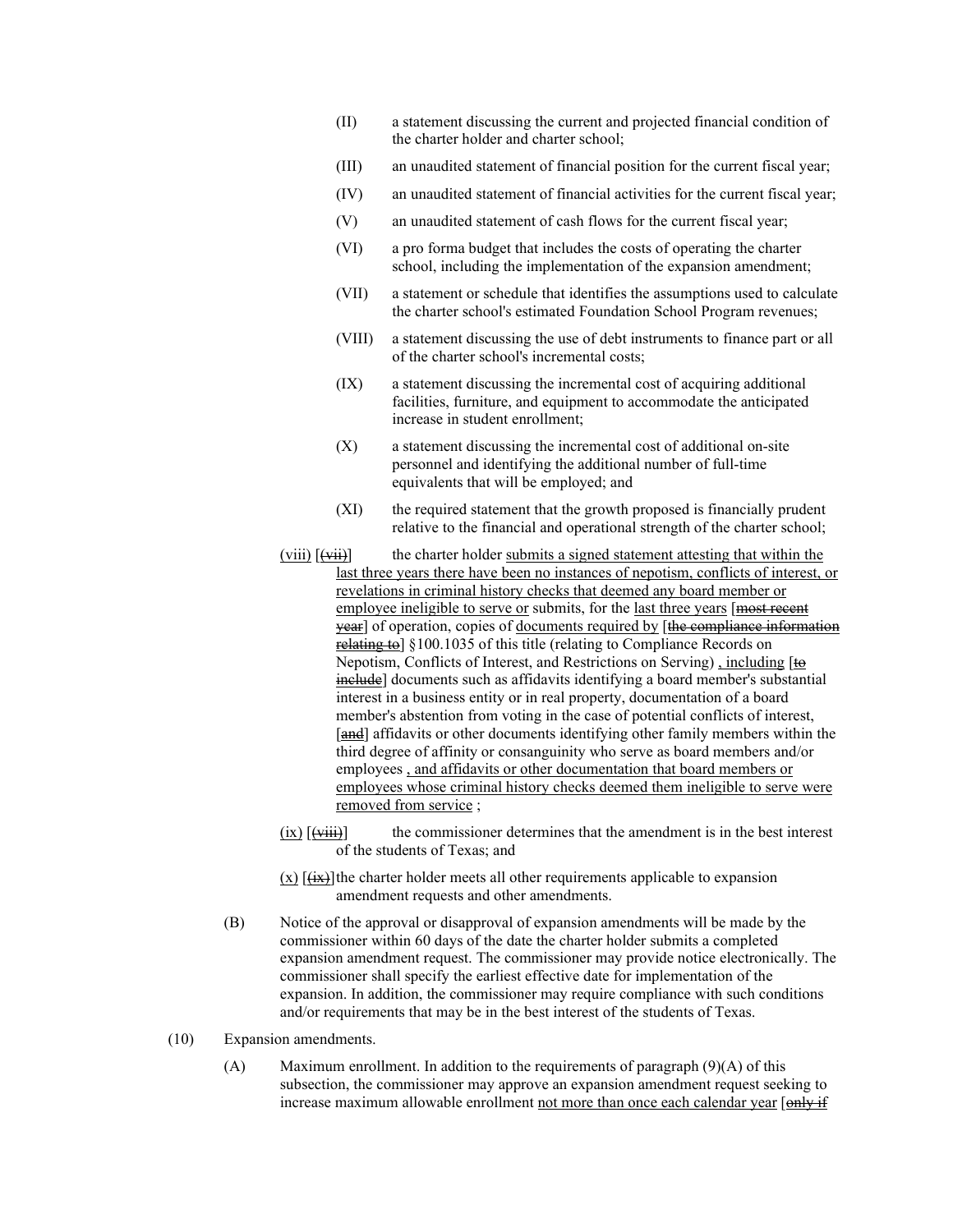within the calendar year preceding the request, the charter holder has not requested another expansion amendment seeking to increase maximum allowable enrollment] .

- (B) Grade span. In addition to the requirements of paragraph (9)(A) of this subsection, the commissioner may approve an expansion amendment request seeking to extend the grade levels it serves only if it is accompanied by appropriate educational plans for the additional grade levels in accordance with Chapter 74, Subchapter A, of this title (relating to Required Curriculum), and such plan has been reviewed and approved by the charter governing board.
- $(C)$  Geographic boundary. In addition to the requirements of paragraph  $(9)(A)$  of this subsection, the commissioner may approve an expansion amendment request seeking to expand the geographic boundaries of the charter school only if it is accompanied by evidence of notification, electronic or otherwise, to the relevant district(s).
- (D) Additional campus. In addition to the requirements of paragraph (9)(A) of this subsection, the commissioner may approve an expansion amendment request seeking to add a new campus only if it meets the following criteria:
	- (i) the charter holder has operated at least one charter school campus in Texas for a minimum of three consecutive years;
	- (ii) the charter school under which the proposed new campus will be assigned currently has at least 50% of the student population in [tested] grades assessed under TEC, Chapter 39, Subchapter B . For charter schools serving students in prekindergarten, the charter school may include the students in prekindergarten to count toward the 50% requirement if the charter school can demonstrate acceptable performance on a commissioner-approved prekindergarten assessment or monitoring tool as determined under §102.1003 of this title (relating to High-Quality Prekindergarten [Grant] Program) and the addition of the prekindergarten students meets the 50% threshold; and
	- (iii) the charter holder has provided evidence, via certified mail documented by return receipt, that each school district affected by the expansion was sent a notice to the district's central office of the proposed location and , if available, the address of any new campuses or sites, including proposed grade levels to be served and projected [likely] maximum enrollment.
- (E) Additional site. In addition to the requirements of paragraph (9)(A) of this subsection, the commissioner may approve an expansion amendment request seeking to add a new site under an existing campus only if it meets the following criteria:
	- (i) the charter school campus under which the proposed new site will be assigned currently has at least 50% of the student population in [tested] grades assessed under TEC, Chapter 39, Subchapter B. For charter school campuses serving students in prekindergarten, the charter school may include the students in prekindergarten to count toward the 50% requirement if the charter school can demonstrate acceptable performance on a commissioner-approved prekindergarten assessment or monitoring tool as determined under §102.1003 of this title and the addition of the prekindergarten students meets the 50% threshold; and
	- (ii) the site will be located within 25 miles of the campus with which it is associated.
- (11) Expedited expansion. An expedited expansion amendment allows for the establishment of a new charter campus under TEC, §12.101(b-4).
	- (A) In order to submit an expedited expansion amendment, the charter school must meet the following requirements.
		- (i) The charter school must have an accreditation status of Accredited and meet the following criteria: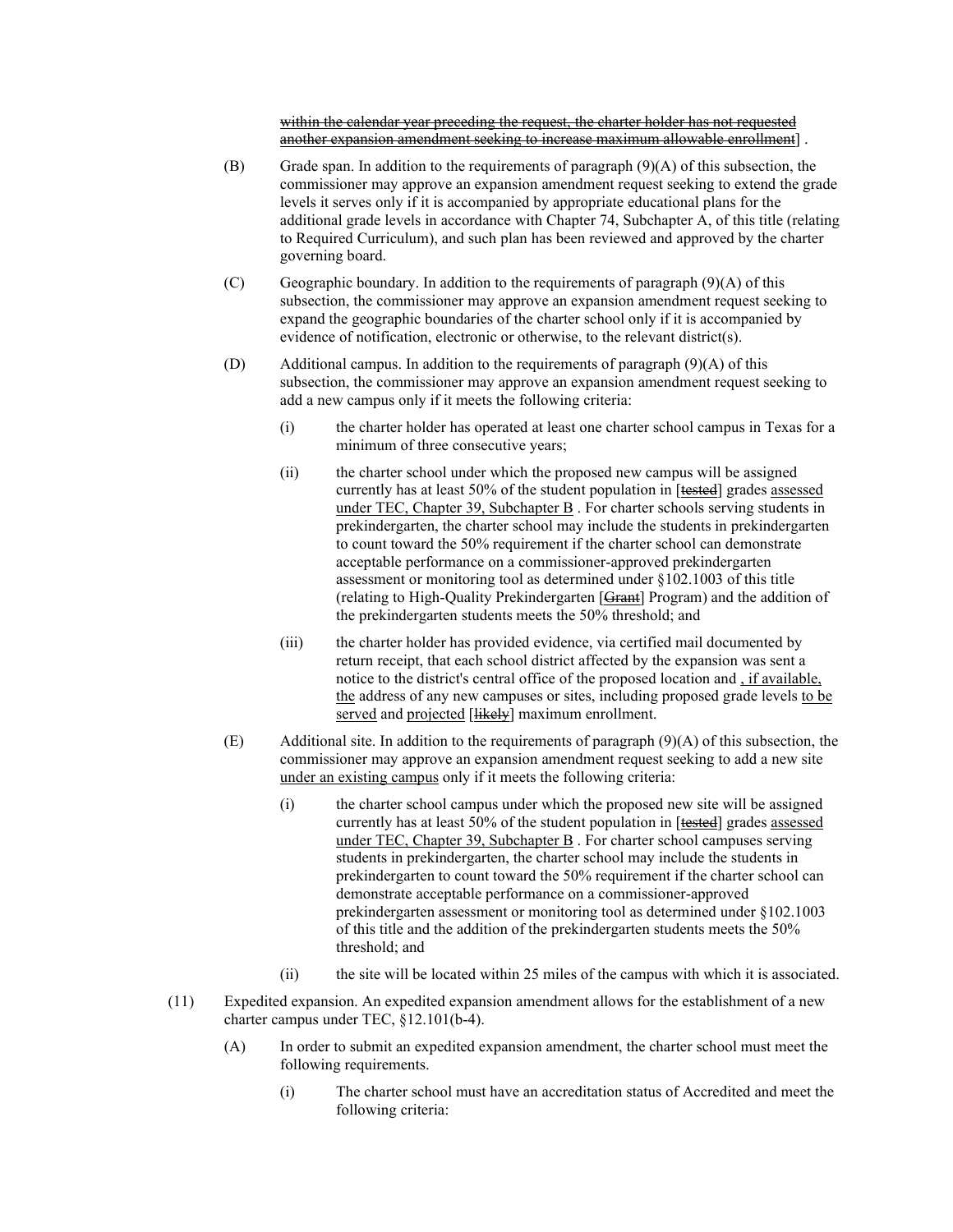- (I) currently has at least 50% of its student population in grades assessed under TEC, Chapter 39, Subchapter B, or has had at least 50% of the students in the grades assessed enrolled in the school for at least three years; and
- (II) is currently evaluated under the standard accountability procedures for evaluation under TEC, Chapter 39, and received a district rating in the highest or second highest performance rating category under TEC, Chapter 39, Subchapter C, for three of the last five ratings [years] with:
	- (-a-) at least 75% of the campuses rated under the charter school also receiving a rating in the highest or second highest performance rating category in the most recent ratings; and
	- (-b-) no campus receiving a rating in the lowest performance rating category in the most recent ratings.
- (ii) The charter holder must submit an expedited expansion amendment request in the time, manner, and form prescribed to the TEA division responsible for charter schools. The expansion amendment request will be:
	- (I) effective no earlier than the start of the fourth full school year at the affected charter school;
	- $(II)$  received no earlier than the first day of January [ $February$ ] and no later than the first day of March, not to exceed 18 months [April] preceding the effective date of [school year in which] the expansion [will be effective. An additional year to implement the expansion may be granted if the expansion amendment requestor demonstrates a need for the additional year] ;
	- (III) communicated via certified mail with a return receipt to the following entities:
		- (-a-) the superintendent and board of trustees of each school district affected by the expedited expansion as described in the amendment request form; and
		- (-b-) the members of the legislature who represent the geographic area affected by the expedited expansion as described in the amendment request form, noting that each entity has an opportunity to submit a statement regarding the impact of the amendment to the TEA division responsible for charter schools;
	- (IV) voted on by the charter holder governing body after consideration of a business plan determined by majority vote of the board affirming the growth proposed in the business plan is financially prudent relative to the financial and operational strength of the charter school. Such a statement must be included in the board resolution. Upon request by the TEA, the business plan must be filed within ten business days; and
	- (V) submitted with copies of the most recent compliance information relating to §100.1035 of this title to include documents such as affidavits identifying a board member's substantial interest in a business entity or in real property, documentation of a board member's abstention from voting in the case of potential conflicts of interest, and affidavits or other documents identifying other family members within the third degree of affinity or consanguinity who serve as board members and/or employees.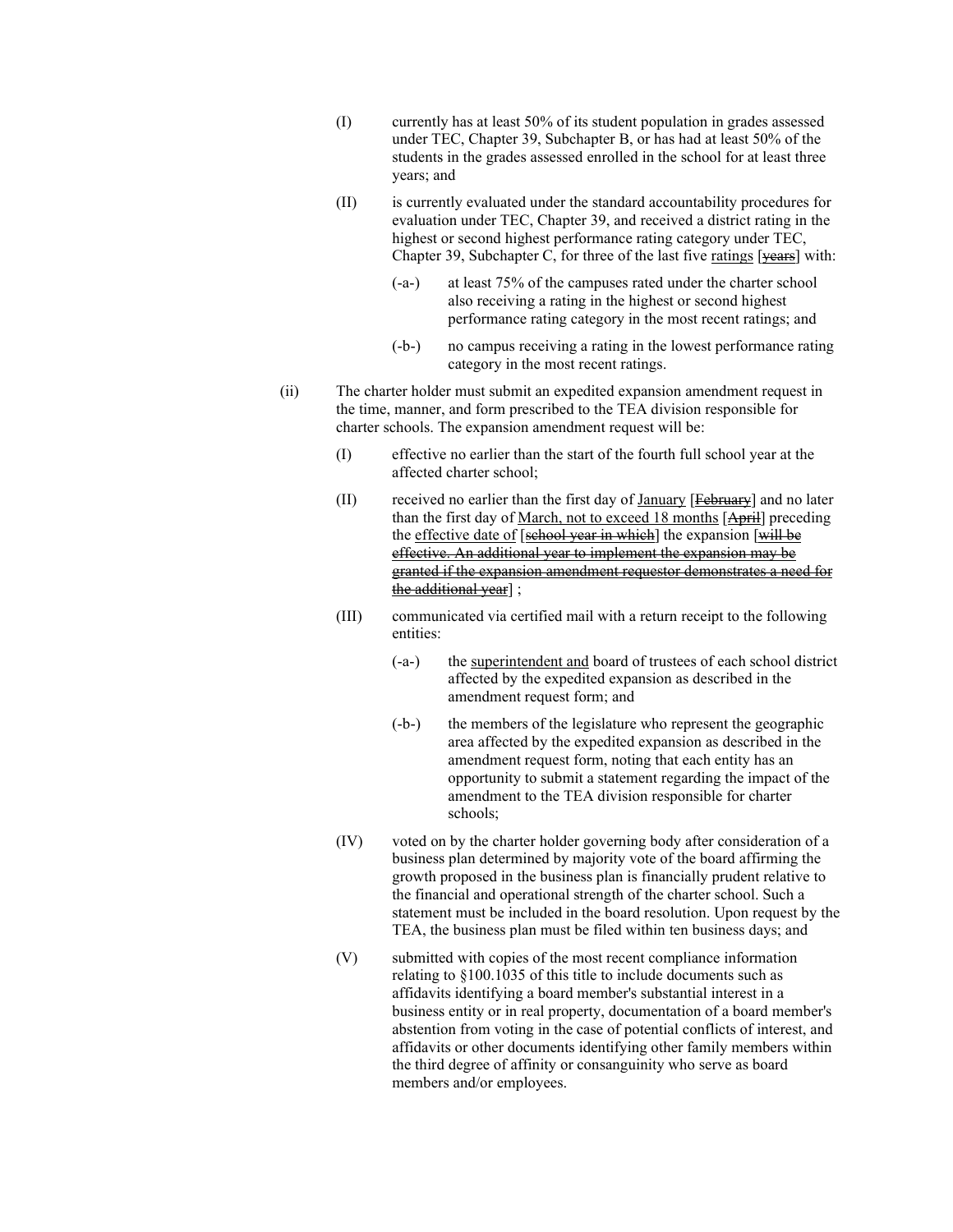- (B) Notice of eligibility to establish an expedited campus under this section will be made by the commissioner within 60 days of the date the charter holder submits a completed expedited expansion amendment.
- (12) New school designation. A new school designation is a separate designation and must be paired with an expansion amendment. If approved by the commissioner, this designation permits a charter holder to establish a new charter school campus when it proposes to offer a new educational program at the new campus [an expansion amendment that permits a charter holder to establish an additional charter school campus under an existing open-enrollment charter school] pursuant to federal non-regulatory guidance in the Elementary and Secondary Education Act (ESEA),  $\S$  [Section] 5202(d)(1), as amended. Charter holders of charter schools that receive new school designations from the commissioner will be eligible to participate in the charter school program competitive grant process when federal funding for the Texas charter school program is available.
	- (A) The commissioner may approve a new school designation for a charter only if:
		- (i) the charter holder meets all requirements applicable to an expansion amendment set forth in this section and has operated at least one charter school campus in Texas for a minimum of five consecutive years;
		- (ii) the charter school has been evaluated under the accountability rating system established in §97.1001 of this title (relating to Accountability Rating System) currently with at least 50% of the student population in grades assessed by the state accountability system, has an accreditation status of Accredited, and meets the following:
			- (I) is currently evaluated under the standard accountability procedures , currently has the highest or second highest district rating, and received the highest or second highest district rating in two of the last four ratings [for three of the last five years] with at least 75% of the campuses operated under the charter also receiving the highest or second highest rating and no campus with an "academically unacceptable" rating, as defined by §100.1001(26) of this title, in the most recent state accountability ratings. A rating that does not meet the criteria for "academically acceptable" as defined in §100.1001(26) of this title shall not be considered the highest or second highest academic performance rating for purposes of this section; or
			- (II) is currently evaluated under the alternative education accountability (AEA) procedures and received the highest or second highest AEA district rating for five of the last five ratings [years] with:
				- (-a-) in the most recent applicable state accountability ratings, all rated campuses under the charter receiving an "academically acceptable" or higher rating, as defined by §100.1001(26) of this title; and
				- (-b-) if evaluated using AEA procedures, the district-level assessment data corresponding to the most recent accountability ratings demonstrate that at least 35% of the students in each of the following student groups (if evaluated) met the standard as reported by the sum of all grades tested on the standard accountability indicator in each subject area assessed: African American, Hispanic, white, special education, economically disadvantaged, limited English proficient, and at risk;
		- (iii) no charter campus has been identified for federal interventions in the most current report;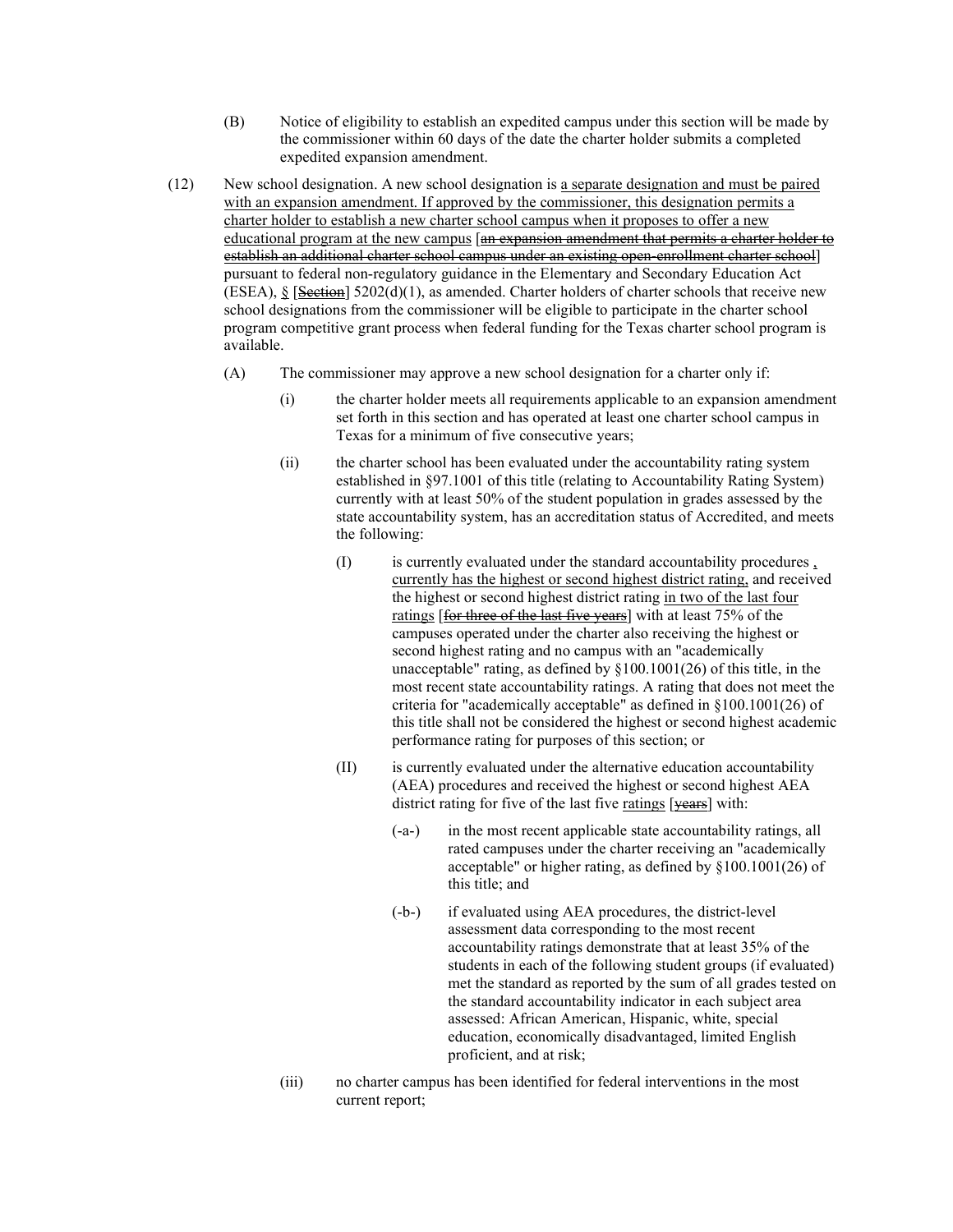- (iv) the charter school is not under any sanction imposed by TEA authorized under TEC, Chapter 39; Chapter 97, Subchapter EE, of this title (relating to Accreditation Status, Standards, and Sanctions); or federal requirements;
- (v) the charter holder completes an application approved by the commissioner;
- (vi) the new charter school campus that receives the new school designation will serve at least 100 students in its third [first] year of operation;
- (vii) the amendment complies with all requirements of this paragraph; and
- (viii) the commissioner determines that the designation is in the best interest of the students of Texas.
- (B) In addition to the requirements of subparagraph (A) of this paragraph, the commissioner may approve a new school designation only if the campus with the proposed designation [on making the following written findings] :
	- (i)  $[the$  proposed school satisfies each element of the definition of a public charter school as set forth in federal law;
	- (ii)  $[the$  proposed school] is not merely an extension of an existing charter school;
	- (iii) [the proposed school campus] is separate and distinct from the existing charter school campus(es) established under the open-enrollment charter school with a new facility and county-district-campus number; and
	- (iv) is governed, in the school's amended contract, by [the open-enrollment charter school, as amended, includes] a separate written performance agreement [for the proposed school campus] that meets the requirements of federal law and TEC,  $$12.111(a)(3)$  and (4).
- (C) In making the findings required by subparagraph (B)(i) and (iii) of this paragraph, the commissioner shall consider:
	- (i) the terms of the open-enrollment charter school as a whole, as modified by the new school designation; and
	- (ii) whether the [proposed school] campus with the proposed designation shall be established and recognized as a separate school under Texas law.
- (D) In making the findings required by subparagraph (B)(ii) and (iii) of this paragraph, the commissioner shall consider whether the [proposed school] campus with the proposed designation and the existing charter school campus(es) have separate sites, employees, student populations, and governing bodies and whether their day-to-day operations are carried out by different officers. The presence or absence of any one of these elements, by itself, does not determine whether the [proposed school] campus with the proposed designation will be found to be separate or part of an existing school. However, the presence or absence of several elements will inform the commissioner's decision.
- $(E)$  In making the finding required by subparagraph  $(B)(iv)$  of this paragraph, the commissioner shall consider:
	- (i) whether the [**proposed school**] campus with the proposed designation and the existing charter school campus(es) have distinctly different requirements in their respective written performance agreements; and
	- (ii) the extent to which the performance agreement for the [proposed school] campus with the proposed designation imposes higher standards than those imposed by TEC, §12.104(b)(2)(L).
- (F) Failure to meet any standard or requirement outlined in this paragraph or agreed to in a performance agreement under subparagraph (B)(iv) of this paragraph shall mean the immediate termination of any federal charter school program grant and/or any waiver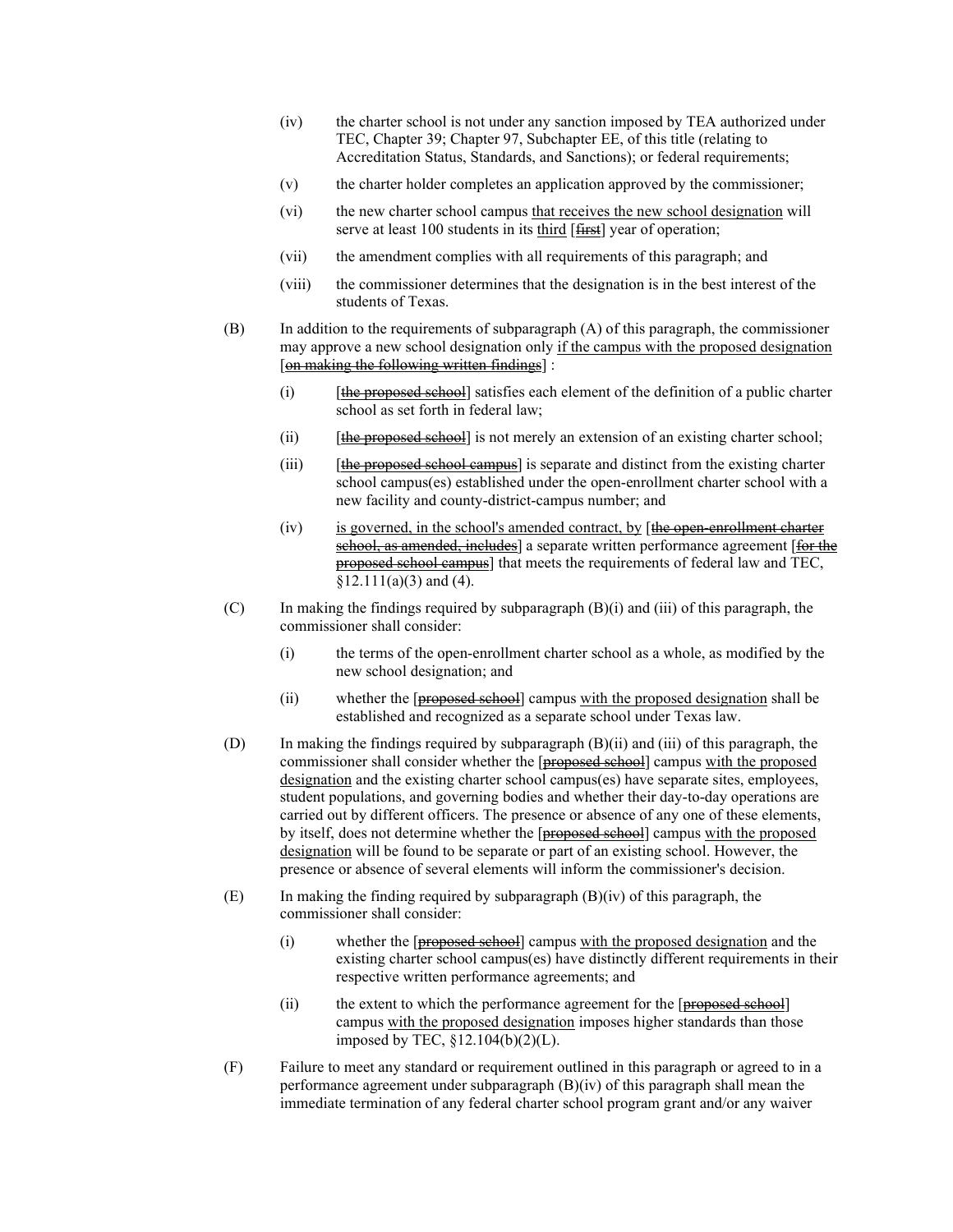exempting a charter from some of the expansion amendment requirements that may have been granted to a charter holder as a result of the new school designation.

- (13) High-quality campus designation [High-Quality Campus Designation] . A high-quality campus designation [High-Quality Campus Designation] is a separate designation and must be paired with an expansion amendment. If approved by the commissioner, this designation permits a charter holder to establish an additional charter school campus under an existing open-enrollment charter school pursuant to federal non-regulatory guidance. Charter holders of charter schools that receive high-quality campus designation [High-Quality Campus Designation] from the commissioner will be eligible to participate in the charter school program competitive grant process when federal funding for the Texas charter school program is available.
	- $(A)$  The commissioner may approve a high-quality campus designation [High-Quality] Campus Designation] for a charter only if:
		- (i) the charter holder meets all requirements applicable to an expansion amendment set forth in this section and has operated at least one charter school campus in Texas for a minimum of five consecutive years;
		- (ii) the charter school has been evaluated under the accountability rating system established in §97.1001 of this title, currently has  $\frac{with}{}$  at least 50% of the student population in grades assessed by the state accountability system, has an accreditation status of Accredited, [and] is currently evaluated under the standard accountability procedures, currently has [and received] the highest or second highest district rating , and received the highest or second highest rating in two of the last four ratings [for three of the last five years] with all of the campuses operated under the charter also receiving the highest or second highest rating as defined by  $\S 100.1001(26)$  of this title in the most recent state accountability ratings;
		- (iii) no charter campus has been identified for federal interventions in the most current report;
		- (iv) the charter school is not under any sanction imposed by TEA authorized under TEC, Chapter 39; Chapter 97, Subchapter EE, of this title [<del>(relating to</del> Accreditation Status, Standards, and Sanctions)]; or federal requirements;
		- (v) the charter holder completes an application approved by the commissioner;
		- (vi) the new charter school campus that receives the high-quality campus designation will serve at least 100 students in its third [first] year of operation;
		- (vii) the amendment complies with all requirements of this paragraph; and
		- (viii) the commissioner determines that the designation is in the best interest of the students of Texas.
	- (B) In addition to the requirements of subparagraph (A) of this paragraph, the commissioner may approve a high-quality campus designation [High-Quality Campus Designation] only if the campus with the proposed designation [on making the following written findings] :
		- (i)  $[the$  proposed school satisfies each element of the definition of a public charter school as set forth in federal law;
		- (ii) [the proposed school campus] is separate and distinct from the existing charter school campus(es) established under the open-enrollment charter school with a separate facility and county-district-campus number; and
		- (iii) is governed, in the school's amended contract, by [the open-enrollment charter school, as amended, includes] a separate written performance agreement [for the proposed school campus] that meets the requirements of federal law and TEC,  $§12.111(a)(3)$  and (4).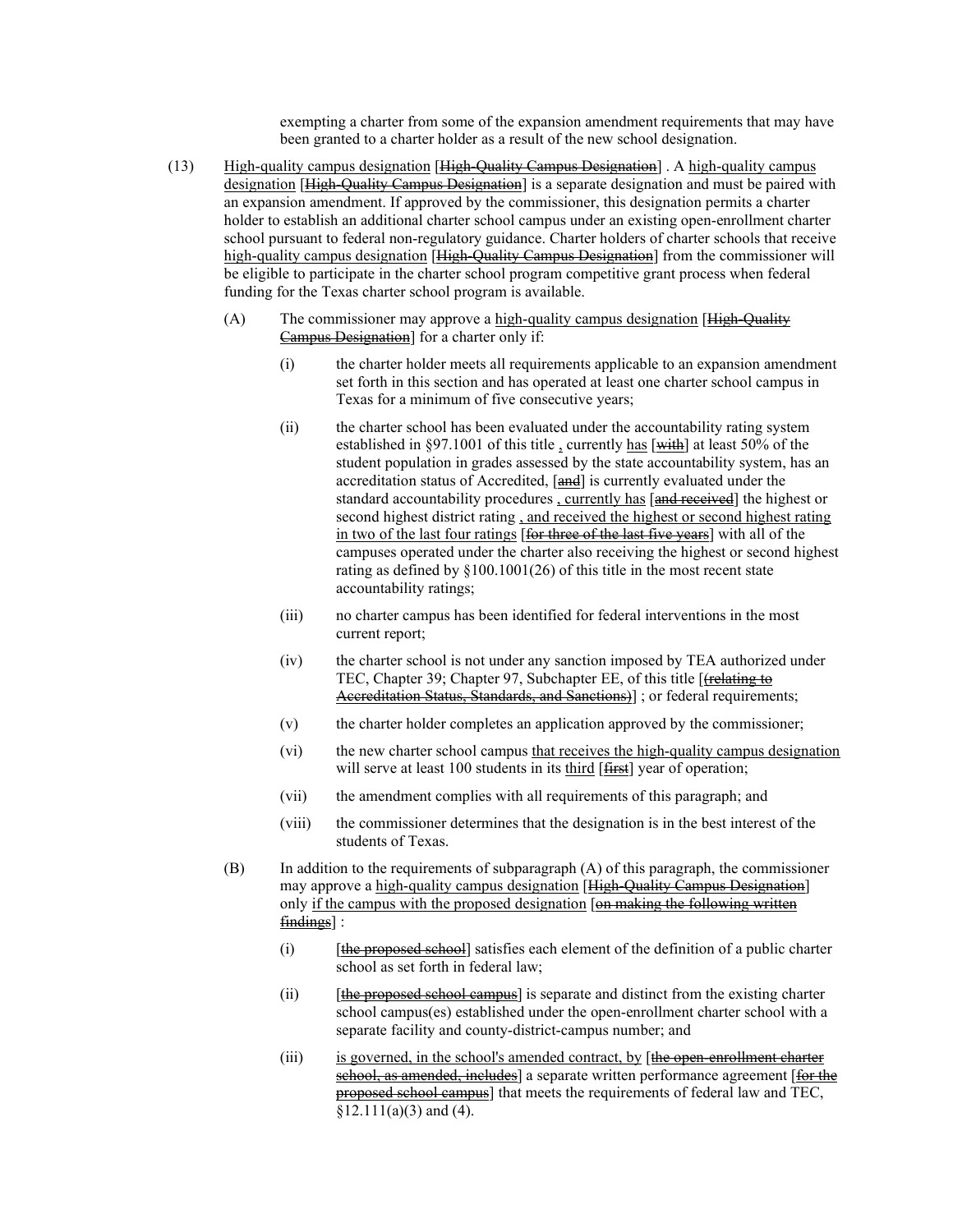- (C) In making the findings required by subparagraph (B)(i) and (iii) of this paragraph, the commissioner shall consider:
	- (i) the terms of the open-enrollment charter school as a whole, as modified by the high-quality campus designation [High-Quality Campus Designation] ; and
	- (ii) whether the [proposed school] campus with the proposed designation shall be established and recognized as a separate school under Texas law.
- (D) In making the findings required by subparagraph (B)(ii) of this paragraph, the commissioner shall consider whether the [proposed school] campus with the proposed designation and the existing charter school campus(es) have separate sites, employees, student populations, and governing bodies and whether their day-to-day operations are carried out by different officers. The presence or absence of any one of these elements, by itself, does not determine whether the [proposed school] campus with the proposed designation will be found to be separate or part of an existing school. However, the presence or absence of several elements will inform the commissioner's decision.
- (E) In making the finding required by subparagraph (B)(iii) of this paragraph, the commissioner shall consider:
	- (i) whether the  $[\frac{proposed \text{ school}}{s}]\text{ campus with the proposed designation and the}$ existing charter school campus(es) have distinctly different requirements in their respective written performance agreements;
	- (ii) whether an annual independent financial audit of the [proposed school] campus with the proposed designation is to be conducted. The high-quality campus must have a plan for a separate audit schedule apart from the open-enrollment charter school audit; and
	- (iii) the extent to which the performance agreement for the [proposed school] campus with the proposed designation imposes higher standards than those imposed by TEC, §12.104(b)(2)(L).
- (F) Failure to meet any standard or requirement outlined in this paragraph or agreed to in a performance agreement under subparagraph (B)(iii) of this paragraph shall mean the immediate termination of any federal charter school program grant and/or any waiver exempting a charter from some of the expansion amendment requirements that may have been granted to a charter holder as a result of the high-quality campus designation [High-Quality Campus Designation] .
- (14) Delegation amendment. A delegation amendment is an amendment that permits a charter holder to delegate, pursuant to §100.1101(c) of this title (relating to Delegation of Powers and Duties), the powers or duties of the governing body of the charter holder to any other person or entity.
	- (A) The commissioner may approve a delegation amendment only if:
		- (i) the charter holder meets all requirements applicable to delegation amendments and amendments generally;
		- (ii) the amendment complies with all requirements of Chapter 100, Subchapter AA, Division 5, of this title (relating to Charter School Governance); and
		- (iii) the commissioner determines that the amendment is in the best interest of the students enrolled in the charter school.
	- (B) The commissioner may grant the amendment without condition or may require compliance with such conditions and/or requirements as may be in the best interest of the students enrolled in the charter school.
	- (C) The following powers and duties must generally be exercised by the governing body of the charter holder itself, acting as a body corporate in meetings posted in compliance with Texas Government Code, Chapter 551. Absent a specific written exception of this